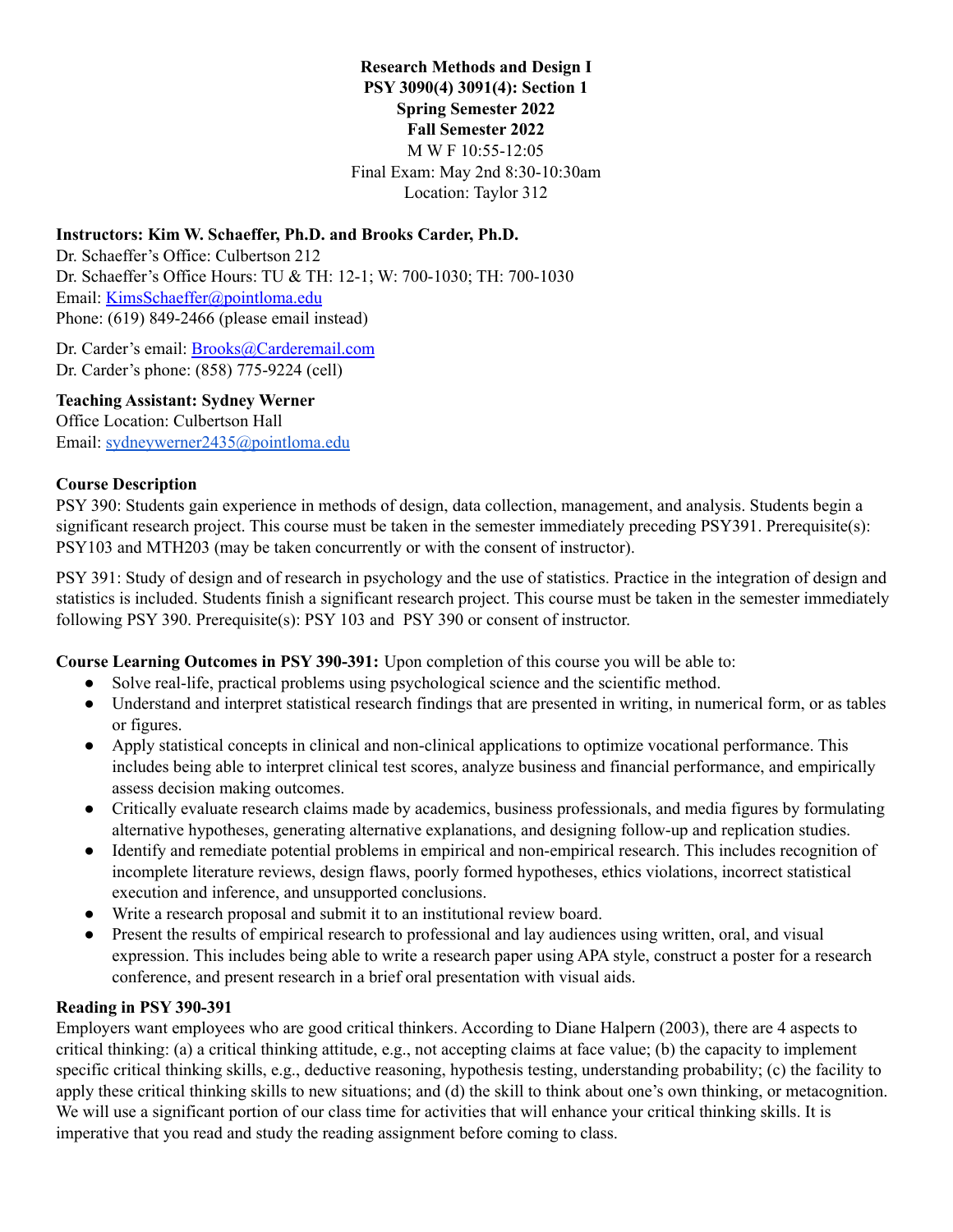#### **Working in Teams in PSY 390-391**

This course employs the Team Based Learning (TBL) method. "Team-Based Learning is an evidence based collaborative learning teaching strategy designed around units of instruction, known as "modules," that are taught in a three-step cycle: preparation [completing the assignment before class], in-class readiness assurance testing [RATs, basically quizzes on the assignment], and application-focused exercise [Team Application Exercises]." The fourth essential component of TBL is the Team Member Helpfulness Evaluation (both formative and summative).

#### **Required Textbook**

Mitchell, M. L., & Jolley, J. M. (2013). *Research design explained* (8 th ed.). New York: Thomson-Wadsworth.

#### How Grades Will Be Earned (A = 93-100; A- = 90-92.99; B+ = 88-89.99; B = 84-87.99; B- = 80-83.99; C+ = 77-79.99; C = 70-76.99; C = 65-69.99; D+ = 62-64.99; D = 55-61.99; D = 50-54.99; F < 49.99%)

|            | <b>PSY390</b>                                                |
|------------|--------------------------------------------------------------|
| 15%        | Readiness Assurance Tests (RATs)                             |
| 15%        | <b>Team Application Exercises</b>                            |
| $5\%$      | Team Member Helpfulness Evaluation (peer-graded)             |
| 40%        | Tests1-2                                                     |
| 15%        | Homework                                                     |
| $10\%$     | <b>IRB</b> Proposal                                          |
| Note:      | Final Examination. Minus 10% in overall grade if not present |
|            | <b>PSY391</b>                                                |
| 15%        | Readiness Assurance Tests (RATs)                             |
| 10%        | <b>Team Application Exercises</b>                            |
| $5\%$      | Team Member Helpfulness Evaluation (peer-graded)             |
| 40%        | $Tests1-4$                                                   |
| 10%        | Homework                                                     |
| <b>20%</b> | Paper                                                        |

Note: Final Examination. Minus 10% in overall grade if not present

### **Managing Your Life and This Course**

If you cannot take a test due to extreme circumstances, please ask me for permission to take the test at another time before the exam.

Most people need to miss a class due to illness, flight delays, and so on. Therefore, a safety valve is built into the course. For the safety valve to become effective two conditions are met. First, cell phones are put away, and second, 90% of the class completes the IDEA course evaluation the first week it is posted.

*Safety Valve:* The four lowest Team Application Exercises, two lowest Homework scores, and two lowest RATs, will be dropped.

#### **Academic Honesty**

Students should demonstrate academic honesty by doing original work and by giving appropriate credit to the ideas of others. Academic dishonesty is the act of presenting information, ideas, and/or concepts as one's own when in reality they are the results of another person's creativity and effort. A faculty member who believes a situation involving academic dishonesty has been detected may assign a failing grade for that assignment or examination, or, depending on the seriousness of the offense, for the course. Faculty should follow and students may appeal using the procedure in the university Catalog. See Academic Policies for definitions of kinds of academic dishonesty and for further policy information.

#### **Late Assignments**

You can turn in a late assignment for up to seven days. Canvas will automatically deduct ten percent for lateness and ten percent each additional day the assignment is late.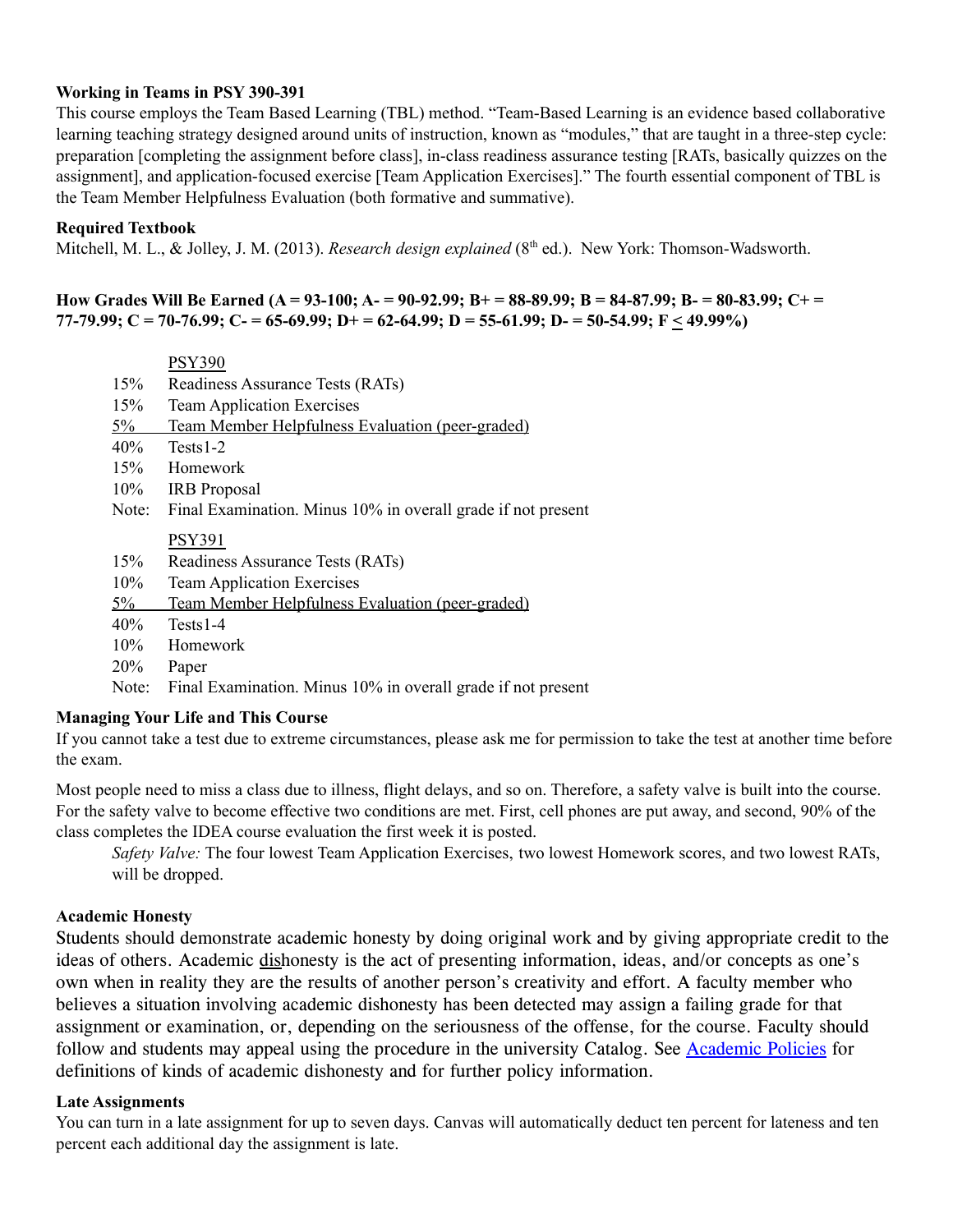# **SYLLABUS: Part 2**

# **PLNU Mission**

# **To Teach ~ To Shape ~ To Send**

Point Loma Nazarene University exists to provide higher education in a vital Christian community where minds are engaged and challenged, character is modeled and formed, and service is an expression of faith. Being of Wesleyan heritage, we strive to be a learning community where grace is foundational, truth is pursued, and holiness is a way of life.

# **Foundational Explorations Mission** $\bigotimes$

PLNU provides a foundational course of study in the liberal arts informed by the life, death, and resurrection of Jesus Christ. In keeping with the Wesleyan tradition, the curriculum equips students with a broad range of knowledge and skills within and across disciplines to enrich major study, lifelong learning, and vocational service as Christ-like participants in the world's diverse societies and culture.

# **COURSE CREDIT HOUR INFORMATION**

In the interest of providing sufficient time to accomplish the stated Course Learning Outcomes, this class meets the PLNU credit hour policy for a 3 unit class delivered over 15 weeks. It is anticipated that students will spend a minimum of 37.5 participation hours per credit hour on their coursework. For this course, students will spend an estimated 112.5 total hours meeting the course learning outcomes. The time estimations are provided in the Canvas modules.

### **STATE AUTHORIZATION**⍟

State authorization is a formal determination by a state that Point Loma Nazarene University is approved to conduct activities regulated by that state. In certain states outside California, Point Loma Nazarene University is not authorized to enroll online (distance education) students. If a student moves to another state after admission to the program and/or enrollment in an online course, continuation within the program and/or course will depend on whether Point Loma Nazarene University is authorized to offer distance education courses in that state. It is the student's responsibility to notify the institution of any change in his or her physical location. Refer to the map on State Authorization to view which states allow online (distance education) outside of California.

# **INCOMPLETES AND LATE ASSIGNMENTS**

All assignments are to be submitted/turned in by the beginning of the class session when they are due including assignments posted in Canvas. Incompletes will only be assigned in extremely unusual circumstances.

# **PLNU COPYRIGHT POLICY**  $\circledast$

Point Loma Nazarene University, as a non-profit educational institution, is entitled by law to use materials protected by the US Copyright Act for classroom education. Any use of those materials outside the class may violate the law.

### **PLNU ACADEMIC HONESTY POLICY**⍟

Students should demonstrate academic honesty by doing original work and by giving appropriate credit to the ideas of others. Academic dishonesty is the act of presenting information, ideas, and/or concepts as one's own when in reality they are the results of another person's creativity and effort. A faculty member who believes a situation involving academic dishonesty has been detected may assign a failing grade for that assignment or examination, or, depending on the seriousness of the offense, for the course. Faculty should follow and students may appeal using the procedure in the university Catalog. See Academic Policies for definitions of kinds of